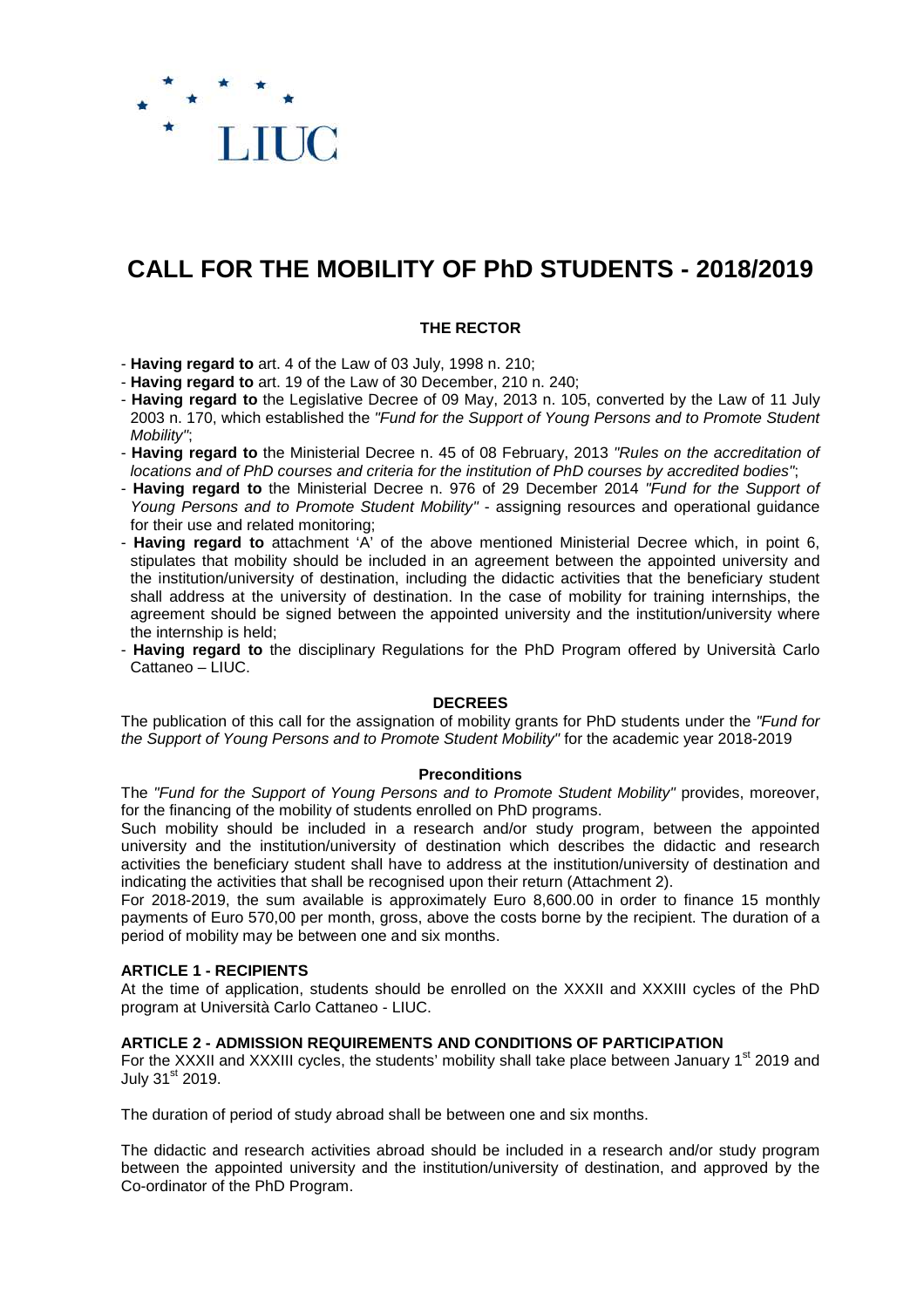

Students should:

- be authorised by the Management Committee to conduct research period abroad;
- be accepted by the institution/university of destination;
- be in possession of a research plan that includes the recognition of the PhD training activities in terms of ECTS, and a description of the "Working Group" at the institution/university of destination with the list of the most significant publications in relation to the research topic (Attachment 2).

Phd Program Faculty Board will validate the exchange of correspondence between institution/university of destination in which it is stated that the recipients of a PhD shall not have to pay for their stay abroad, university fees or similar fees, in addition to the university fees paid by them at their university of origin;

At the end of the mobility period, the students shall complete a report, signed by both the advisor of the institution/university of destination and the tutor of the university of origin. The report has to be delivered to the Co-ordinator of the PhD program within and not later than 30 days upon their the return.

# **ARTICLE 3 - FINANCIAL CONTRIBUTIONS**

The amount of the contribution is equal to Euro 570.00 per month, gross, above the costs borne by the percipient (for the recipients of the scholarship grant, the contribution is valid as an addition to the grant).

The amount is exempt from Irpef (personal income tax) having regard to art. 4 of the Law of 13 August 1984, no. 476 and subsequent modifications and additions and, subject to matters of social security, to the standards referred to in art. 2, paragraph 26 of the Law 8 August 1995, no. 335 and subsequent modifications and additions.

The contribution shall be paid in two installments:

• the first installment, equal to 50% of the total amount due, after receipt of validation by the Phd Program Managing Committee and of the acceptance declaration;

• the second installment, upon receipt of the following documentation sent to the Phd Program Office:

- attestation of actual attendance with the indicated start and end date of the stay;
- attestation issued by host institution/university;
- a copy of the student's submitted report.

## **ARTICLE 4 - INSURANCE COVERAGE**

Students are covered by an insurance policy for accidents and civil liability of Università Carlo Cattaneo - LIUC. Third party insurance and civil liability cover covers only claims incurred during didactic and research activities. For healthcare, each student should obtain a European Health Insurance Card or other insurance models required in the country of destination.

## **ARTICLE 5 – HOW TO PARTICIPATE**

Students may apply for participation by completing and signing an application form (Attachment 1), indicating the location abroad chosen by referring to the research and/or study program between the universities/institutions.

The application should be submitted by e-mail to the following address: ufficio.dottorati@pec.liuc.it, by December  $10^{st}$  2018.

The application should be accompanied by:

- authorisation of the Management Committee of the PhD Program;
- a research and/or study program (Attachment 2);
- a description of the "Work Group" at the institution/university of destination, with the list of the most significant publications in relation to the research topic.